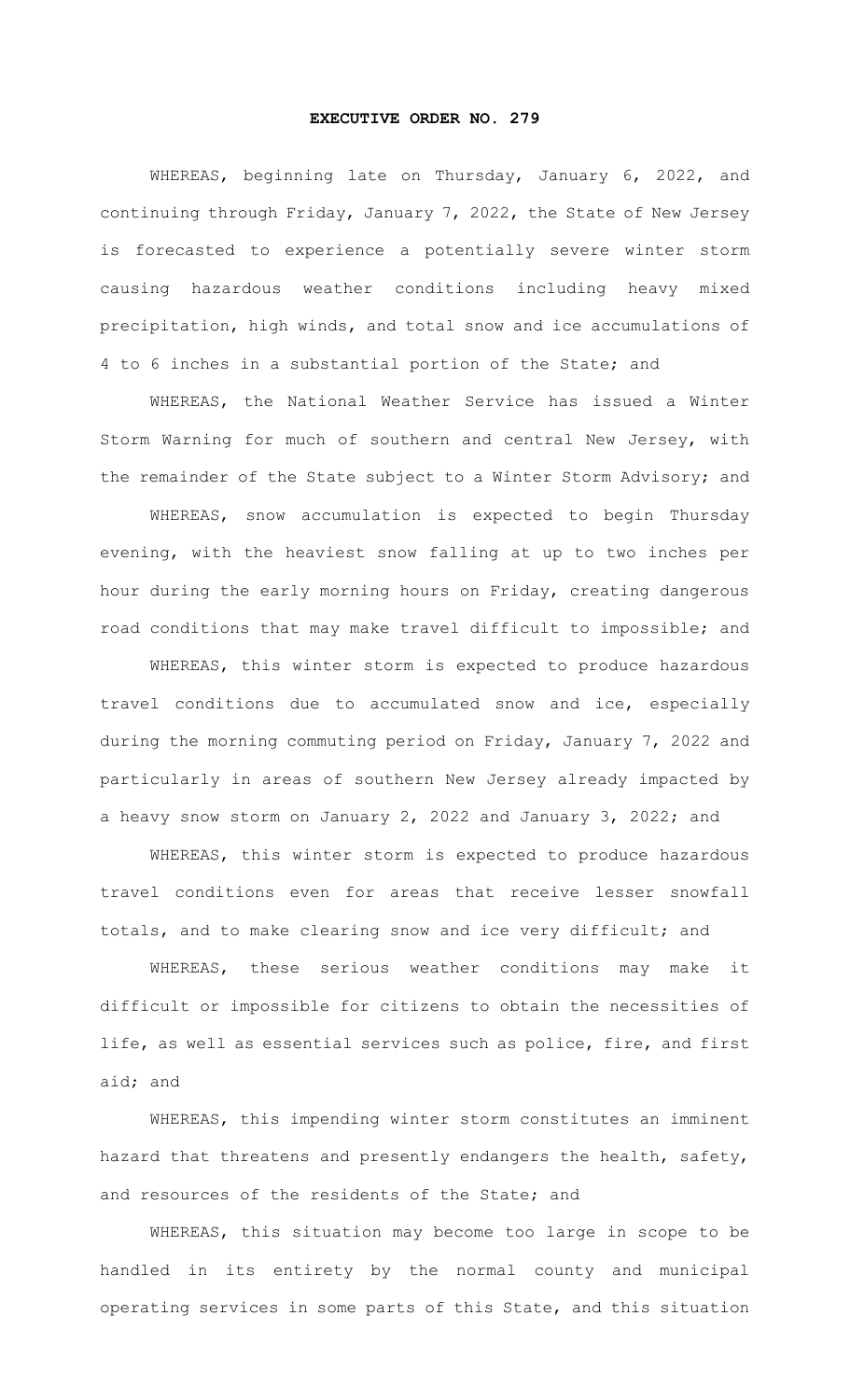may spread to other parts of the State; and

WHEREAS, as part of the State's response to this winter storm, the Commissioner of the New Jersey Department of Transportation (the "Commissioner") has issued an Administrative Order(s) regarding vehicle travel restrictions pursuant to N.J.S.A. 27:1A-5, N.J.S.A. 27:3A-3, and N.J.S.A. 39:4-8.3; and

WHEREAS, the Constitution and statutes of the State of New Jersey, particularly the provisions of N.J.S.A. App. A:9-33, et seq., N.J.S.A. 38A:3-6.1, N.J.S.A. 38A:2-4, and all amendments and supplements thereto, confer upon the Governor of the State of New Jersey certain emergency powers;

NOW, THEREFORE, I, PHILIP D. MURPHY, Governor of the State of New Jersey, in order to protect the health, safety, and welfare of the people of the State of New Jersey DO DECLARE and PROCLAIM that a State of Emergency exists throughout the State of New Jersey, effective at 10:00 p.m. on January 6, 2022; and I hereby ORDER and DIRECT the following:

1. I authorize and empower the State Director of Emergency Management, who is the Superintendent of State Police, to implement the State Emergency Operations Plan and to direct the activation of county and municipal emergency operations plans, as necessary, and to coordinate the recovery effort from this emergency with all governmental agencies, volunteer organizations, and the private sector.

2. I authorize and empower, in accordance with N.J.S.A. App. A:9-33, et seq., as supplemented and amended, the State Director of Emergency Management, who is the Superintendent of State Police, through the police agencies under his control, and with consideration of any Administrative Order issued by the Commissioner, to determine and control the direction of the flow of vehicular traffic on any State or interstate highway, municipal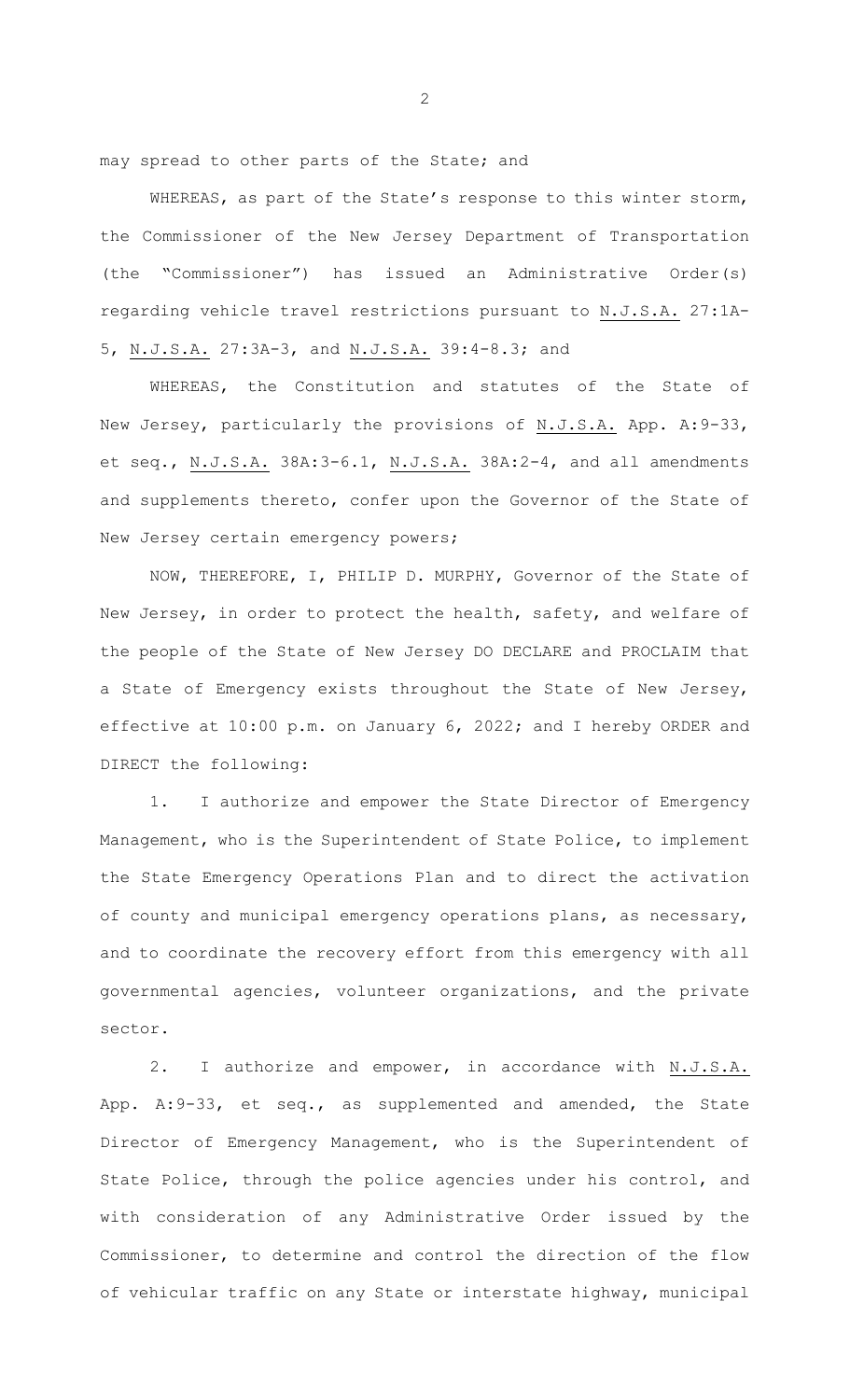or county road, and any access road, including the right to detour, reroute, or divert any or all traffic and to prevent ingress or egress from any area that, in the State Director's discretion, is deemed necessary for the protection of the health, safety, and welfare of the public, and to remove parked or abandoned vehicles from such roadways as conditions warrant.

3. I authorize and empower the Attorney General, pursuant to the provisions of N.J.S.A. 39:4-213, acting through the Superintendent of State Police, and with consideration of any Administrative Order issued by the Commissioner, to determine and control the direction of the flow of vehicular traffic on any State or interstate highway, municipal or county road, and any access road, including the right to detour, reroute, or divert any or all traffic, to prevent ingress or egress, and to determine the type of vehicle or vehicles to be operated on such roadways. I further authorize all law enforcement officers to enforce any such order of the Attorney General or Superintendent of State Police within their respective municipalities.

4. I authorize and empower the State Director of Emergency Management to order the evacuation of all persons, except for those emergency and governmental personnel whose presence the State Director deems necessary, from any area where their continued presence would present a danger to their health, safety, or welfare because of the conditions created by this emergency.

5. I authorize and empower the State Director of Emergency Management to utilize all facilities owned, rented, operated, and maintained by the State of New Jersey to house and shelter persons who may need to be evacuated from a residence, dwelling, building, structure, or vehicle during the course of this emergency.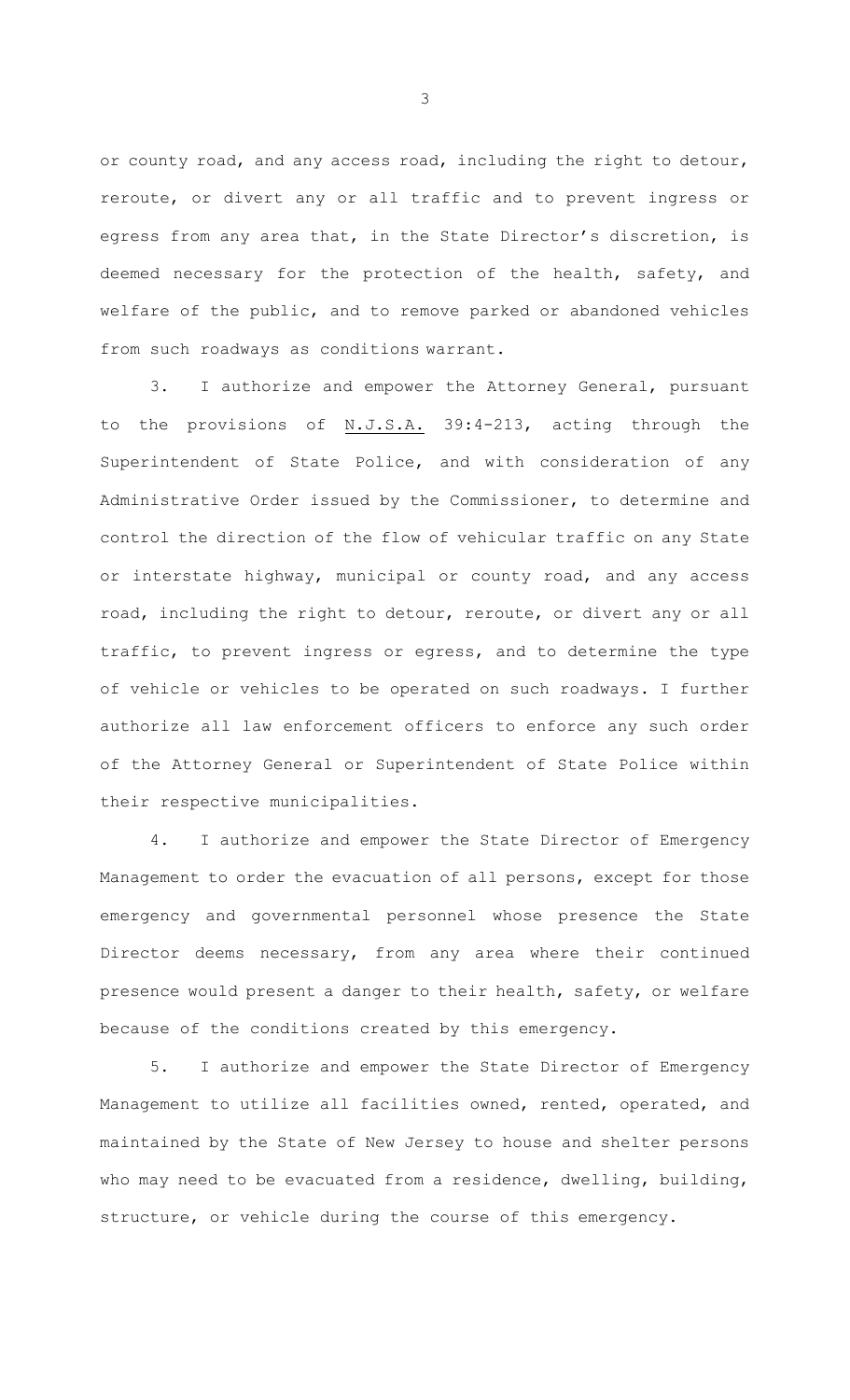6. I authorize and empower the executive head of any agency or instrumentality of the State government with authority to promulgate rules to waive, suspend, or modify any existing rule, where the enforcement of which would be detrimental to the public welfare during this emergency, notwithstanding the provisions of the Administrative Procedure Act or any law to the contrary for the duration of this Order, subject to my prior approval and in consultation with the State Director of Emergency Management. Any such waiver, modification, or suspension shall be promulgated in accordance with N.J.S.A. App. A:9-45.

7. I authorize and empower the Adjutant General, in accordance with N.J.S.A. 38A:2-4 and N.J.S.A. 38A:3-6.1, to order to active duty such members of the New Jersey National Guard who, in the Adjutant General's judgment, are necessary to provide aid to those localities where there is a threat or danger to the public health, safety, and welfare and to authorize the employment of any supporting vehicles, equipment, communications, or supplies as may be necessary to support the members so ordered.

8. In accordance with the N.J.S.A. App. A:9-34 and N.J.S.A. App. A:9-51, I reserve the right to utilize and employ all available resources of the State government and of each and every political subdivision of the State, whether of persons, properties, or instrumentalities, and to commandeer and utilize any personal services and any privately-owned property necessary to protect against this Emergency.

9. In accordance with N.J.S.A. App. A:9-40, no municipality, county, or any other agency or political subdivision of this State shall enact or enforce any order, rule, regulation, ordinance, or resolution which will or might in any way conflict with any of the provisions of this Order, or which will in any way interfere with or impede the achievement of the purposes of this